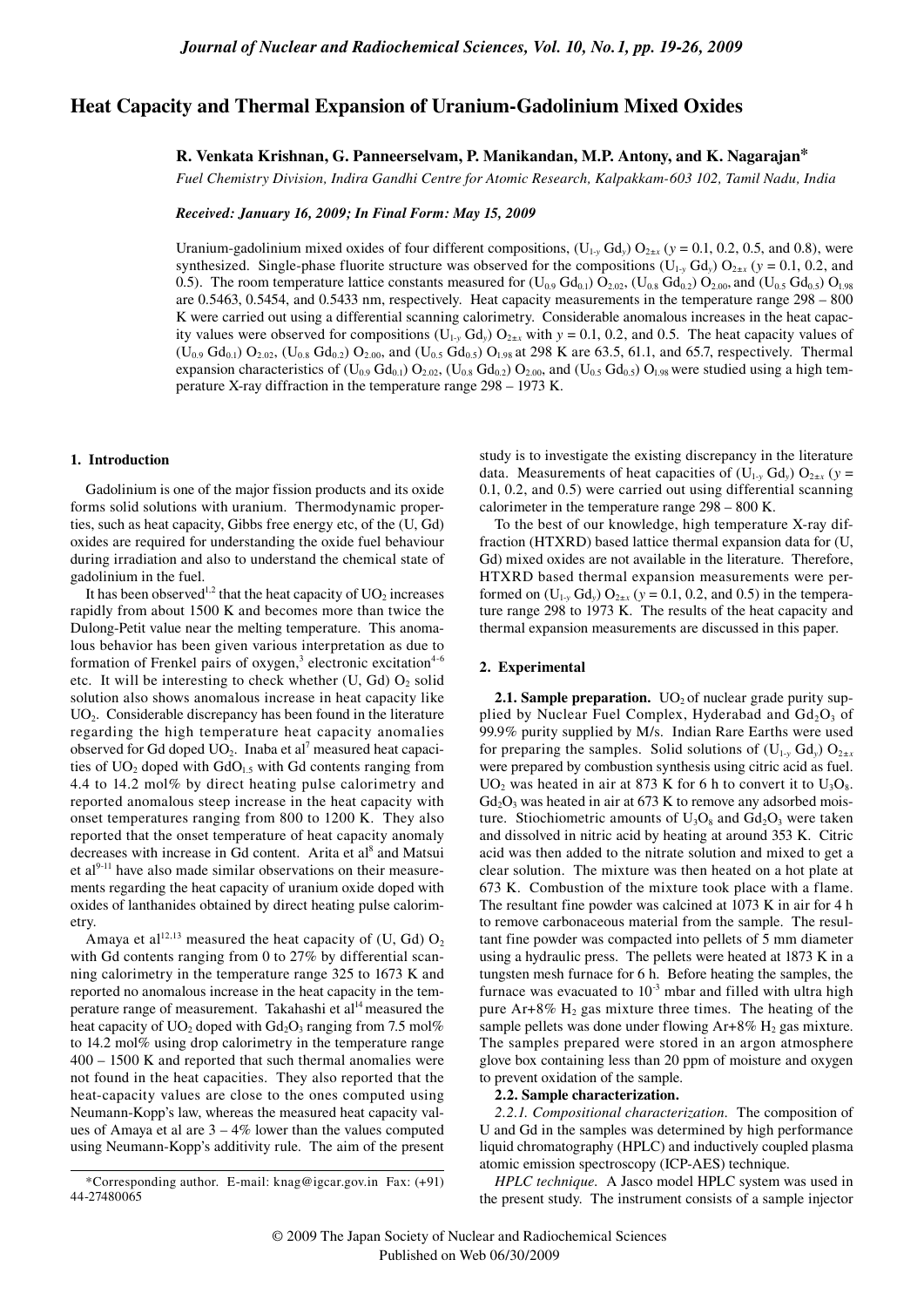(Rheodyne,  $20 \mu L$  sample loop), reverse phase C18 column, and a UV-visible spectrophotometric detector. The signal from the detector is processed using Borwin software for peak area, peak height, and retention time measurements. U and Gd in the samples were detected by a post-column derivitisation technique using arsenazo (III) as the post-column complexing agent and the complexes were monitored at 665 nm. Solution of  $\alpha$ hydroxy isobutyric acid (HIBA) in 7% methanol was used as the eluent for the separation of metal ions. The pH of the mobile phase was adjusted to 3 with dilute ammonia. Standard samples of U and Gd was initially prepared by dissolving stoichiometric quantities of  $U_3O_8$  and  $Gd_2O_3$  in nitric acid and diluting to a concentration range of  $5 - 100$  ppm. Similarly mixed oxide samples were also dissolved in nitric acid and diluted. The concentration of U and Gd in the samples was determined from the calibration plots of the standard samples.

*ICP-AES technique.*Standard samples of U and Gd in the range of 5 – 25 ppm were prepared as explained above. The wavelengths used for U and Gd detection were 385.958 nm and 342.247 nm, respectively. The concentration of U and Gd in the samples was determined using calibration plots.

2.2.2. Structural Characterization. Pellets of  $(U_{0.9} Gd_{0.1}),$  $(U_{0.8} G_{0.2})$ ,  $(U_{0.5} G_{0.5})$ , and  $(U_{0.2} G_{0.8})$  mixed oxides as well as those of pure  $Gd_2O_3$  and  $UO_{2.00}$  from the same lot used for a differential scanning calorimetry (DSC) measurements were powdered and characterized by X-ray diffraction (XRD). The XRD patterns were recorded in the range,  $10^{\circ}$  <  $20$  <  $80^{\circ}$ . Peak positions and the relative intensities were computed using a peak-fit program of the Philips X'pert Plus® software. The calibration of the diffractometer was carried out using silicon and α-alumina standards. The XRD patterns of  $Gd<sub>2</sub>O<sub>3</sub>$  and  $UO<sub>2.00</sub>$ agree well with the literature data.<sup>15,16</sup>

The room temperature XRD patterns of  $UO<sub>2</sub>$ ,  $Gd<sub>2</sub>O<sub>3</sub>$ , and  $(U_{1-y} Gd_y) O_{2+x}$  ( $y = 0.1 - 0.8$ ) are shown in Figure 1. The lattice parameter (*a*) in each case was estimated by considering the eight major reflections of the  $CaF<sub>2</sub>$  structure. Finally an effective high angle corrected lattice parameter at each temperature was obtained by the standard Nelson-Riley extrapolation procedure. The solid solutions ( $U_{1-y}$  Gd<sub>*y*</sub>)  $O_{2+x}$  (*y* = 0.1, 0.2, and 0.5) prepared have a well crystallized single phase fluorite structure, whereas ( $U_{0.2}$  Gd<sub>0.8</sub>) O<sub>1.71</sub> showed in addition faint hexagonal Gadolinia lines (HGD).<sup>17</sup> Beals et al<sup>18</sup> also made similar observation and reported that in  $(U_{1,y} G_{d_y}) O_{2+x}$  system, single phase fluorite-type structure was observed until for  $y =$ 0.54 but an additional monoclinic  $Gd_2O_3$  phase was present in solid solution containing higher Gd. However, in the present study the additional phase is hexagonal  $Gd_2O_3$ . In the reported pseudo-binary phase diagram of  $UO_2 - GdO_{1.5}$  by Aitken et al,<sup>19</sup> a hexagonal phase of composition corresponding to  $UO_2$ ·3Gd<sub>2</sub>O<sub>3</sub> has been reported. But in our samples and also in the study of Beals et  $aI$ ,<sup>18</sup> no such hexagonal phase was observed. The room temperature lattice parameter of  $UO<sub>2</sub>$ ,  $Gd_2O_3$ ,  $(U_{0.9} Gd_{0.1}) O_{2.02}$ ,  $(U_{0.8} Gd_{0.2}) O_{2.00}$ , and  $(U_{0.5} Gd_{0.5}) O_{1.98}$ are given in Table 1.

*2.2.3. Determination of O/M ratio.*The O/M ratios of the mixed oxides were determined by spectrophotometric method.20 The urania-gadolinia samples were dissolved in concentrated phosphoric acid (2 – 3 mg/mL).  $U^{4+}$  was determined by absorbance at 540 nm and  $U^{\bar{6}+}$  by absorption at 315 nm.<sup>14</sup> Assuming that the Gd in the solid solution is present only in +3 state and oxygen in –2 state, the O/U ratio was determined as follows.

$$
O/U = (3n_{U(VI)} + 2n_{U(IV)})/(n_{U(VI)} + n_{U(IV)})
$$
\n(1)

where  $n_{U(VI)}$  and  $n_{U(IV)}$  are number of moles of U(VI) and U(IV), respectively. The O/M of  $(U_{1-y} Gd_y) O_{2+x}$  is calculated as follows



**Figure 1.** Room temperature XRD patterns of  $UO_2$ ,  $Gd_2O_3$ , and  $(U_{1\cdots}$  $Gd_v$ )  $O_{2+r}$ .

**TABLE 1: X-ray and chemical analysis of urania-gadolinia solid solutions**

| Compound                      | O/U  | O/M  | Lattice<br>parameter<br>(nm) | <b>Phases</b><br>present                |
|-------------------------------|------|------|------------------------------|-----------------------------------------|
| UO <sub>2.00</sub>            | 2.00 | 2.00 | 0.5468                       | FCC                                     |
| $Gd_2O_3$                     |      | 1.50 | 0.5396                       | <b>FCC</b>                              |
| $(U_{09} Gd_{01}) O_{202}$    | 2.07 | 2.02 | 0.5463                       | <b>FCC</b>                              |
| $(U_{0.8} Gd_{0.2}) O_{2.00}$ | 2.13 | 2.00 | 0.5454                       | <b>FCC</b>                              |
| $(U_0, Gd_0, O_0)$            | 2.47 | 1.98 | 0.5433                       | <b>FCC</b>                              |
| $(U_0, Gd_0, O_1)$            | 2.53 | 1.71 |                              | FCC+<br>Hexagonal<br>Gadolinia<br>(HGD) |

$$
O/M = (1 - y)(O/U) + 1.5 y
$$
 (2)

The estimated O/M, lattice parameter and the phases present in the solid solution are listed in Table 1.

**2.3. Calorimetric measurements.** A heat flux type differential scanning calorimeter, model number DSC821e/700 of M/s. Mettler Toledo GmbH, Switzerland was used in this study. Temperature, heat, and τ-lag calibrations were carried out as explained in our previous publication.<sup>21</sup> Heat rate calibration was performed prior to each heat capacity measurement with a disc of sapphire supplied by M/s. Mettler Toledo GmbH and using the heat capacity data of sapphire from NIST, USA. Heat capacity measurements were carried out in the temperature range 298 – 800 K. To remove any adsorbed moisture on the sample, the samples were heated to 573 K before starting the experiment. About  $100 - 150$  mg of samples in the form of pellet were weighed accurately and hermetically sealed in 40 µL Al-pans. The flow rate of the purge gas (ultra high pure argon) was 50 mL min<sup>-1</sup>. A three segment-heating program, as explained in our previous work, $21$  was used for heat capacity measurements. Each heat capacity measurement consisted of three runs, namely, a blank run with empty pans on the sample and the reference sides, a sapphire run with empty pan on the reference side and a pan with sapphire on the sample side, and finally a sample run with empty pan on the reference side and the pan with sample on the sample side.

**2.4. Thermal expansion studies.** The thermal expansion characteristics of the samples were studied using HTXRD in the temperature range 298 – 1973 K. The HTXRD studies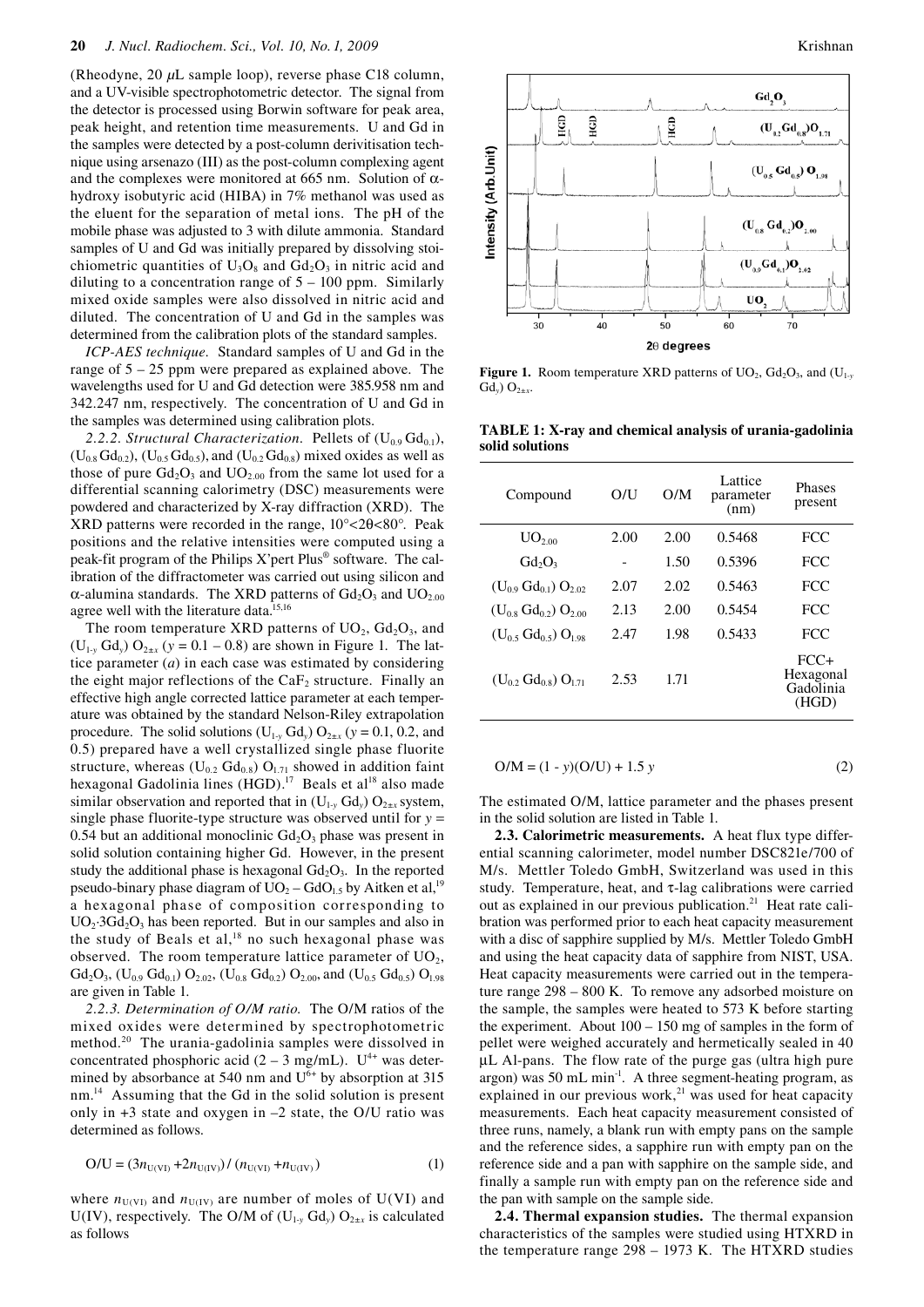were performed in a Philips-X'pert MPD® system equipped with the Büehler® high vacuum heating stage. Typical instrument related parameters were: operating voltage of 40 kV; current of 45 mA for the X-ray tube; scan speed of  $0.02^{\circ}$  s<sup>-1</sup> with a counting time of 6 s per step; an angular range (2θ) of 20 to 80°. The heating stage consisted of a thin (~80 *µ*m), heat-resistant tantalum foil, on top of which the sample was placed. The temperature was measured by a W-Re thermocouple, which was spot-welded to the bottom of the tantalum heater. The temperature was controlled to an accuracy of about  $\pm$  1 K. Diffraction studies were performed using *CuK*α radiation in the Bragg-Brentano geometry in steps of 100 K up to 1973 K. A heating rate of  $1 \text{ K min}^{-1}$  and a holding time of 60 min at each temperature of measurement were adopted. The specimen stage was purged with high purity helium three times before the start of every experimental run and a vacuum level of about 10-5 mbar was maintained throughout the experiment. Acquisition and preliminary analysis of data were performed by the Philips X'pert Plus® software, although at a latter stage, an independent processing of the raw data for a precise determination of the peak position was resorted to. Room temperature XRD pattern was again taken after the completion of thermal expansion measurements to confirm that no oxidation of the sample had taken place during measurement.

#### **3. Results**

**3.1. Heat capacity of**  $Gd_2O_3$  **and**  $UO_2$ **.** Heat capacity of  $UO<sub>2</sub>$  was measured and reported in our previous publication.<sup>21</sup> Heat capacity values of  $Gd<sub>2</sub>O<sub>3</sub>$  measured by DSC in the present work and given in Table 2 are the mean of nine measurements. The relative standard deviations are in the range of  $1 - 3\%$ . The measured heat capacity data of  $Gd_2O_3$  were fitted to obtain the following polynomial in temperature by the least squares method.

$$
C_{p,m} \text{(J K}^{-1} \text{ mol}^{-1}) = 109.53 + 0.0259 \text{ T} - 734459.87 \text{ T}^{-2} \text{ (298 - 820)} \tag{3}
$$

The standard error of the fit is  $0.9 \text{ J K}^{-1} \text{ mol}^{-1}$ . The measured data along with the fit values are shown in Figure 2. The heat capacity data of  $Gd_2O_3$  reported in the literature<sup>22</sup> are also shown in Figure 2. As can be seen, the present data are  $1 - 3\%$ higher than that of the recommended values of Pankratz.<sup>22</sup> Konings et al<sup>23</sup> measured low temperature  $(4 - 380 \text{ K})$  heat capacity of monoclinic  $Gd_2O_3$  using an adiabatic calorimeter. The present value of  $C_{p,m}$  at 298 K of Gd<sub>2</sub>O<sub>3</sub> (109.8 J K<sup>-1</sup> mol<sup>-1</sup>) is about 2% higher than that of Konings et al (108.1 J $K<sup>-1</sup>$  $mol^{-1}$ ).<sup>23</sup>

**3.2. Heat capacity of (** $U_{1\nu}$ **,**  $Gd_{\nu}$ **)**  $O_{2\pm x}$ **.** Heat capacity of ( $U_{1\nu}$ Gd<sub>y</sub>)  $O_{2+x}$  ( $y = 0.1$ , 0.2, and 0.5) measured by DSC in the present work and given in Table 3 – 5 respectively are the mean of nine measurements. The fitting equations along with the rela-

|  |  |  |  | <b>TABLE 2: Heat capacity data of <math>Gd_2O_3</math></b> |  |  |  |
|--|--|--|--|------------------------------------------------------------|--|--|--|
|--|--|--|--|------------------------------------------------------------|--|--|--|

|      | $C_{p,m}$ (J K <sup>-1</sup> mol <sup>-1</sup> ) |       |                                |  |  |  |  |
|------|--------------------------------------------------|-------|--------------------------------|--|--|--|--|
| T(K) | Measured                                         | Fit   | Literature value <sup>22</sup> |  |  |  |  |
| 298  | 109.8                                            | 109.0 | 105.49                         |  |  |  |  |
| 300  | 110.0                                            | 109.1 | 105.75                         |  |  |  |  |
| 400  | 114.8                                            | 115.3 | 114.63                         |  |  |  |  |
| 500  | 119.1                                            | 119.5 | 119.43                         |  |  |  |  |
| 600  | 122.9                                            | 123.0 | 122.64                         |  |  |  |  |
| 700  | 127.6                                            | 126.2 | 125.08                         |  |  |  |  |
| 800  | 129.1                                            | 129.1 | 127.12                         |  |  |  |  |

tive standard deviations are given in Table 6. The measured heat capacity values of the three different mixed oxide samples were fitted to obtain the polynomial in temperature by a least squares method. The standard errors of the fits are also listed in Table 6. The measured heat capacity of the mixed oxides along with the fitting results is shown in Figures  $3 - 5$ . The heat capacity data estimated by Neumann-Kopp's law using the present heat capacity data of  $Gd_2O_3$  and the literature heat capacity data<sup>24</sup> of UO<sub>2</sub> are also given in Figures  $3 - 5$ . The corrections in the heat capacity values for non-stoichiometry were made using the method described by Mills et al.<sup>25</sup>

$$
C_{p,m} (UO_2) = [(3 / (3 + x)] C_{p,m} (UO_{2+x})
$$
\n(4)

From the heat capacity data other thermodynamic functions such as enthalpy, entropy, and Gibbs energy functions were computed and given in Table  $3 - 5$ . The  $S_{298}$  data of  $(U_{1-y} Gd_y)$ 



**Figure 2.** Heat capacity data of  $Gd_2O_3$ .

**TABLE 3: Thermodynamic functions for**  $(U_{0.9} G_{0.1}) O_{2.02}$ 

|      | $C_{p,m}$ (J K <sup>-1</sup> mol <sup>-1</sup> ) $H_T - H_{298}$ |      |       | $S_T$                                                                              | $G_T - H_{298}/T$ |  |
|------|------------------------------------------------------------------|------|-------|------------------------------------------------------------------------------------|-------------------|--|
| T(K) | Measured                                                         | Fit  |       | $(J \text{ mol}^{-1})$ $(J K^{-1} \text{ mol}^{-1})$ $(J K^{-1} \text{ mol}^{-1})$ |                   |  |
| 298  | 63.5                                                             | 63.2 | 0     | 78.5                                                                               | $-78.5$           |  |
| 300  | 64.1                                                             | 63.6 | 127   | 78.9                                                                               | $-78.5$           |  |
| 400  | 72.5                                                             | 73.1 | 7041  | 98.7                                                                               | $-81.1$           |  |
| 500  | 76.3                                                             | 76.7 | 14541 | 115.5                                                                              | $-86.4$           |  |
| 600  | 79.2                                                             | 79.3 | 22322 | 129.7                                                                              | $-92.5$           |  |
| 700  | 82.6                                                             | 82.4 | 30368 | 142.1                                                                              | $-98.7$           |  |
| 800  | 85.4                                                             | 86.7 | 38769 | 153.4                                                                              | $-104.9$          |  |

**TABLE 4: Thermodynamic functions for**  $(U_{0.8} G_{0.2}) O_{2.00}$ 

|      | $C_{p,m}$ (J K <sup>-1</sup> mol <sup>-1</sup> ) $H_T - H_{298}$ |      |          | $S_T$                                                                                           | $G_T - H_{298}/T$ |  |
|------|------------------------------------------------------------------|------|----------|-------------------------------------------------------------------------------------------------|-------------------|--|
| T(K) |                                                                  |      |          | Measured Fit $(J \text{ mol}^{-1})$ $(J K^{-1} \text{ mol}^{-1})$ $(J K^{-1} \text{ mol}^{-1})$ |                   |  |
| 298  | 61.1                                                             | 61.1 | $\theta$ | 79.3                                                                                            | $-79.3$           |  |
| 300  | 61.9                                                             | 61.3 | 122      | 79.8                                                                                            | $-79.3$           |  |
| 400  | 66.6                                                             | 66.8 | 6566     | 98.3                                                                                            | $-81.9$           |  |
| 500  | 69.8                                                             | 69.1 | 13350    | 113.5                                                                                           | $-86.8$           |  |
| 600  | 71.5                                                             | 71.4 | 20341    | 126.3                                                                                           | $-92.4$           |  |
| 700  | 74.9                                                             | 74.7 | 27594    | 137.5                                                                                           | $-98.1$           |  |
| 800  | 79.8                                                             | 79.5 | 35237    | 147.8                                                                                           | $-103.7$          |  |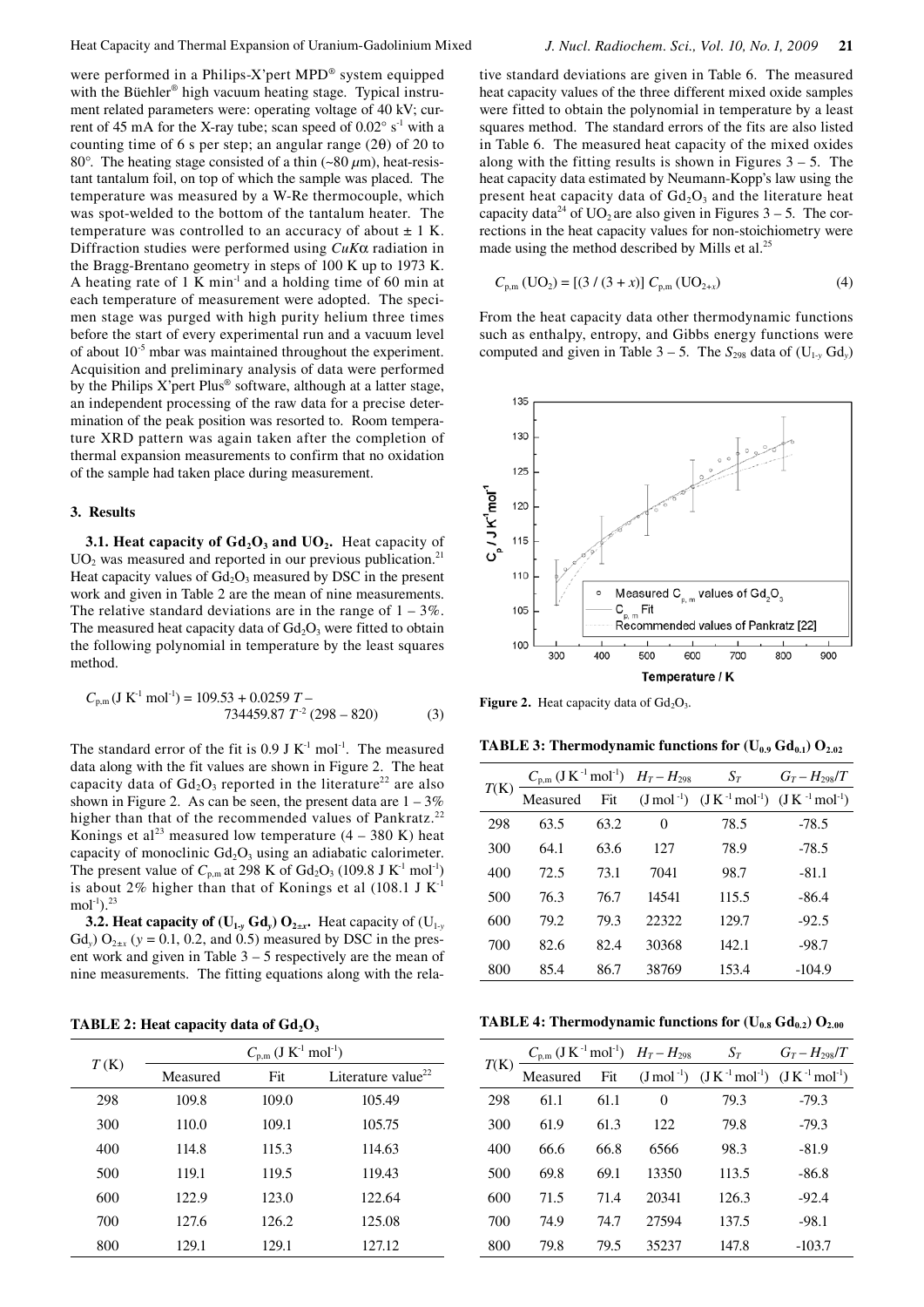**TABLE 5: Thermodynamic functions for**  $(U_{0.5} G_{0.5}) O_{1.98}$ 

| T(K) | $C_{p,m}$ (J K <sup>-1</sup> mol <sup>-1</sup> ) $H_T - H_{298}$ |      |       | $S_{\tau}$                                                                         | $G_T - H_{298}/T$ |  |
|------|------------------------------------------------------------------|------|-------|------------------------------------------------------------------------------------|-------------------|--|
|      | Measured                                                         | Fit  |       | $(J \text{ mol}^{-1})$ $(J K^{-1} \text{ mol}^{-1})$ $(J K^{-1} \text{ mol}^{-1})$ |                   |  |
| 298  | 65.7                                                             | 65.7 | 0     | 82.2                                                                               | $-82.2$           |  |
| 300  | 66.1                                                             | 65.8 | 131   | 82.6                                                                               | $-82.2$           |  |
| 400  | 69.1                                                             | 69.5 | 6927  | 102.2                                                                              | $-84.9$           |  |
| 500  | 69.6                                                             | 70.3 | 13899 | 117.8                                                                              | $-90.0$           |  |
| 600  | 70.0                                                             | 71.3 | 20940 | 130.7                                                                              | $-95.8$           |  |
| 700  | 72.0                                                             | 73.4 | 28115 | 141.8                                                                              | $-101.7$          |  |
| 800  | 75.1                                                             | 77.0 | 35558 | 151.8                                                                              | $-107.4$          |  |

 $O_{2+x}$  required for the computation of entropies were estimated by Neumann-Kopp's law using the literature data of  $S^0_{298}$  of pure  $Gd_2O_3^{22}$  and  $UO_2^{24}$  including the contribution of entropy of mixing.

#### **3.3. Thermal expansion measurements.**

3.3.1. Thermal expansion measurements of  $UO<sub>2</sub>$  and  $Gd<sub>2</sub>O<sub>3</sub>$ . Both  $UO<sub>2</sub>$  and  $Gd<sub>2</sub>O<sub>3</sub>$  have face centered cubic (fcc) lattice. For fcc lattice, the lattice parameter *a* is related to the *d*-spacing by the following equitation

$$
d = \frac{a}{\sqrt{h^2 + k^2 + l^2}}
$$
 (5)

where *h*, *k*, *l* are the Millar indices of the plane. The room temperature cubic lattice parameter obtained for  $UO<sub>2</sub>$  and  $Gd<sub>2</sub>O<sub>3</sub>$  are 0.5470 and 0.5396 nm, respectively. The room temperature lattice parameters obtained in the present study are in good agreement with the literature value.<sup>15,16</sup> Room temperature XRD patterns for pure  $UO<sub>2</sub>$  and  $Gd<sub>2</sub>O<sub>3</sub>$  are given in Figure 1. The measured temperature dependence of the lattice parameter in the temperature range  $298 - 1973$  K for  $UO<sub>2</sub>$  and  $Gd<sub>2</sub>O<sub>3</sub>$ are presented in Figure 6. The variation of lattice parameter, *a* (nm) with temperature (K) for  $UO<sub>2</sub>$  and  $Gd<sub>2</sub>O<sub>3</sub>$  is fitted to a second order polynomial in the temperature interval (*T*-298) by least squares and are given by the following expression

$$
a(nm) (UO2) = 0.5458 + 3.0348 \times 10^{-6} (T - 298)
$$
  
+ 1.4419 × 10<sup>-10</sup> (T - 298)<sup>2</sup> (6)

$$
a(nm) (Gd2O3) = 0.5391 + 1.3531 \times 10^{-6} (T - 298)
$$
  
+ 1.1532 × 10<sup>-10</sup> (T - 298)<sup>2</sup> (7)

Equations 6 and 7 are used to calculate the mean linear thermal expansivities and are presented in Table 7. The percentage linear thermal expansions calculated from corrected lattice parameters are fitted in to second order polynomial and the expressions are presented below.

Thermal Expansion (
$$
\%
$$
) (UO<sub>2</sub>) = -0.20588 + 6.1209 × 10<sup>-4</sup> T +  
2.6361 × 10<sup>-7</sup> T<sup>2</sup> (298 – 1973) (8)



**Figure 3.** Heat capacity data of  $(U_{0.9} Gd_{0.1}) O_{2.02}$ .



**Figure 4.** Heat capacity data of  $(U_{0.8} Gd_{0.2}) O_{2.00}$ .



**Figure 5.** Heat capacity data of  $(U_{0.5} Gd_{0.5}) O_{1.98}$ .

**TABLE 6: Fitting equations of the measured heat capacity data (** $298 \leq T/K \leq 800$ **)** 

| No. | Compound                      | Fitting equation $(J K1 mol-1)$                                          |           | Standard deviation Standard error $J K-1$ mol <sup>-1</sup> |
|-----|-------------------------------|--------------------------------------------------------------------------|-----------|-------------------------------------------------------------|
|     | $(U_{09} Gd_{01}) O_{202}$    | $124.364 - 0.1213 T - 3009415 T^2 + 0.0001 T^2$                          | $1 - 2\%$ | 0.67                                                        |
|     | $(U_{0.8} Gd_{0.2}) O_{2.00}$ | $107.88 - 0.11156 T - 1992751 T^2 + 0.0001 T^2$                          | $1 - 2\%$ | 0.77                                                        |
| 3   | $(U_{0.5} Gd_{0.5}) O_{1.98}$ | $114.0413 - 0.12273$ T – 1837744 T <sup>-2</sup> + 0.0001 T <sup>2</sup> | $1 - 2\%$ | 0.64                                                        |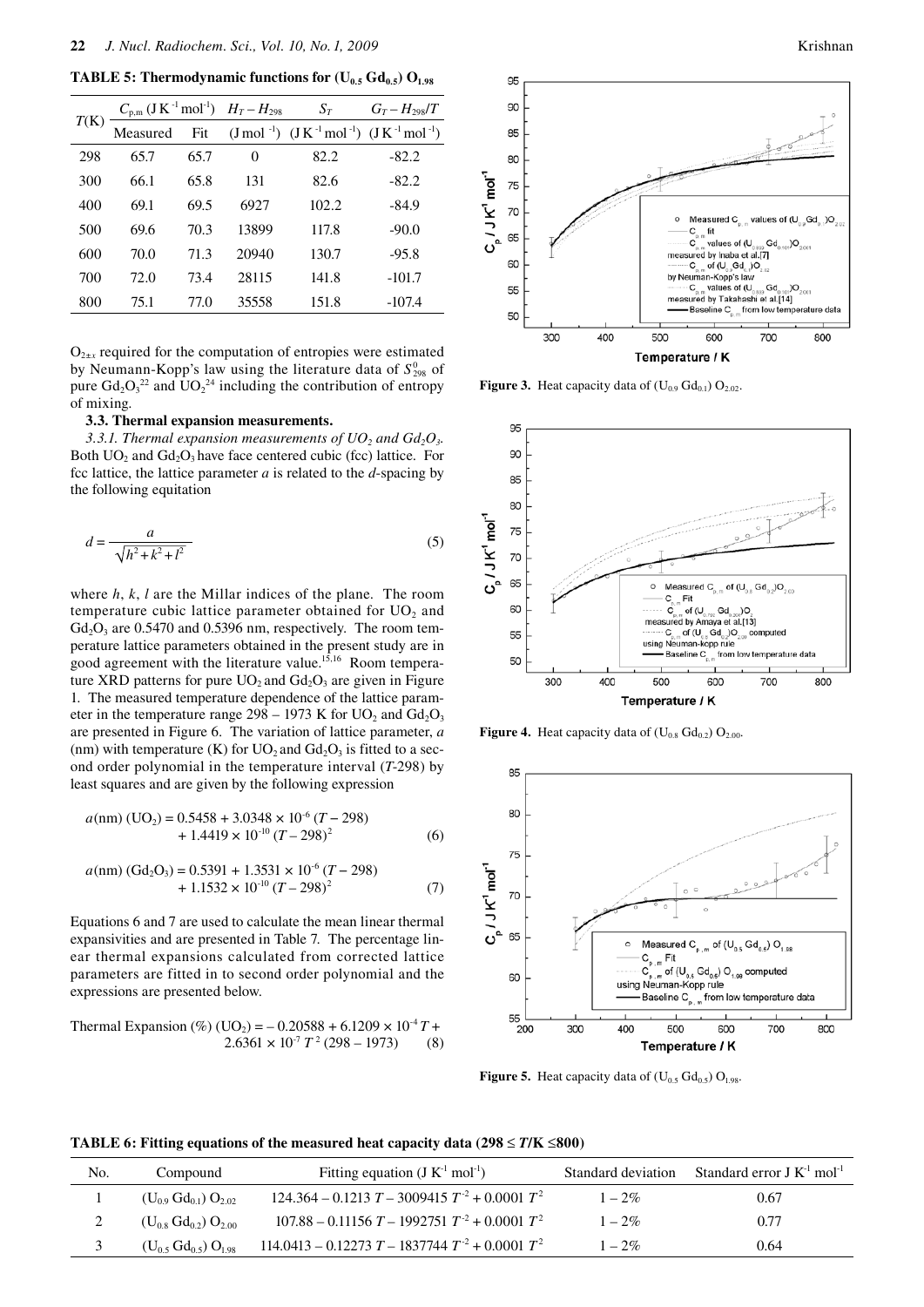

**Figure 6.** Lattice parameter as function of temperature of  $UO<sub>2</sub>$ , Gd<sub>2</sub>O<sub>3</sub>, and (U<sub>1-y</sub> Gd<sub>y</sub>) O<sub>2±*x*</sub> (*y* = 0.1, 0.2, and 0.5).



**Figure 7.** Thermal expansion data of  $UO_2$ ,  $Gd_2O_3$ , and  $(U_{1\cdot y}Gd_y)O_{2\pm x}$ (*y* = 0.1, 0.2, and 0.5).

Thermal Expansion (%) (Gd<sub>2</sub>O<sub>3</sub>) =  $-$  0.09378 + 2.5077  $\times$  10<sup>-4</sup> T  $+ 2.1372 \times 10^{-7} T^2 (298 - 1973)$  (9)

The percentage linear thermal expansion of  $UO<sub>2</sub>$  and  $Gd<sub>2</sub>O<sub>3</sub>$ computed from the above fitting equations are presented in Table 7 and are also shown in Figure 7. Good amount of work regarding thermal expansion of urania have been carried out.<sup>26-</sup> Based on them Belle and Berman<sup>34</sup> arrived at a recommended value of thermal expansion characteristics of  $UO<sub>2</sub>$ . The percentage thermal expansion data of  $UO<sub>2</sub>$  obtained in the present study as well as by Belle and Berman<sup>34</sup> are illustrated in Figure 7 as a function of temperature. The measured % thermal expansion is in good agreement with the values recommended by Belle and Berman<sup>34</sup> within  $\pm 1\%$ . The % linear thermal expansion value measured in the present study in the temperature range from 298 to 1973 K is 2.03; this value compares with 2.04, the recommended values for  $UO<sub>2</sub>$  by Belle and Berman.34

3.3.2. Thermal expansion measurements on  $(U_{1}$ <sub>x</sub>  $G_{d}$ <sub>y</sub>)  $O_{2+x}$ . The measured lattice parameters of  $(U_{0.9} \text{ Gd}_{0.1}) O_{2.02}$ ,  $(U_{0.8})$  $Gd_{0.2}$ )  $O_{2.00}$ , and  $(U_{0.5} Gd_{0.5}) O_{1.98}$  as a function of temperature in the temperature range 298 – 1973 K are shown in Figure 6 and are also listed in Table 8. The variation of lattice parameter, *a* (nm) with temperature (K) for  $(U_{0.9} \text{ Gd}_{0.1}) O_{2.02}$ ,  $(U_{0.8} \text{ Gd}_{0.2})$  $O_{2.00}$ , and (U<sub>0.5</sub> Gd<sub>0.5</sub>)  $O_{1.98}$  is fitted to a second order polynomial in the temperature interval (*T*-298) by a least squares method and are given by the following expressions,

**TABLE 7: HTXRD data of**  $UO<sub>2</sub>$  **and**  $Gd<sub>2</sub>O<sub>3</sub>$ 

|      |                       | UO <sub>2</sub> |                                 | $Gd_2O_3$ |              |                                        |
|------|-----------------------|-----------------|---------------------------------|-----------|--------------|----------------------------------------|
| T(K) | $\mathfrak a$<br>(nm) | TE<br>$(\%)$    | α<br>$(10^{-6} \text{ K}^{-1})$ | a<br>(nm) | TE<br>$(\%)$ | $\alpha$<br>$(10^{-6} \text{ K}^{-1})$ |
| 298  | 0.5470                | 0.00            | 7.69                            | 0.5396    | 0.00         | 3.78                                   |
| 373  | 0.5473                | 0.06            | 8.09                            | 0.5397    | 0.03         | 4.10                                   |
| 473  | 0.5478                | 0.14            | 8.61                            | 0.5400    | 0.07         | 4.53                                   |
| 573  | 0.5482                | 0.23            | 9.14                            | 0.5402    | 0.12         | 4.96                                   |
| 673  | 0.5488                | 0.33            | 9.67                            | 0.5405    | 0.17         | 5.38                                   |
| 773  | 0.5493                | 0.42            | 10.20                           | 0.5408    | 0.23         | 5.81                                   |
| 873  | 0.5499                | 0.53            | 10.72                           | 0.5411    | 0.29         | 6.24                                   |
| 973  | 0.5505                | 0.64            | 11.25                           | 0.5415    | 0.35         | 6.67                                   |
| 1073 | 0.5511                | 0.75            | 11.78                           | 0.5418    | 0.42         | 7.09                                   |
| 1173 | 0.5518                | 0.87            | 12.31                           | 0.5422    | 0.49         | 7.52                                   |
| 1273 | 0.5524                | 1.00            | 12.83                           | 0.5427    | 0.57         | 7.95                                   |
| 1373 | 0.5532                | 1.13            | 13.36                           | 0.5431    | 0.65         | 8.38                                   |
| 1473 | 0.5539                | 1.27            | 13.89                           | 0.5436    | 0.74         | 8.80                                   |
| 1573 | 0.5547                | 1.41            | 14.41                           | 0.5441    | 0.83         | 9.23                                   |
| 1673 | 0.5555                | 1.56            | 14.94                           | 0.5446    | 0.92         | 9.66                                   |
| 1773 | 0.5563                | 1.71            | 15.47                           | 0.5451    | 1.02         | 10.09                                  |
| 1873 | 0.5572                | 1.87            | 16.00                           | 0.5456    | 1.13         | 10.51                                  |
| 1973 | 0.5581                | 2.03            | 16.52                           | 0.5462    | 1.23         | 10.94                                  |

$$
a \text{ (nm) } [(U_{0.9} \text{ Gd}_{0.1}) O_{2.02}] = 0.54523 + 3.1149 \times 10^{-6} (T - 298) + 1.4154 \times 10^{-9} (T - 298)^2 (298 - 1973) \tag{10}
$$

 $a \text{ (nm)} \left[ (\text{U}_{0.8} \text{ Gd}_{0.2}) \text{ O}_{2.00} \right] = 0.54435 + 3.2626 \times 10^{-6} (T - 298)$  $+ 1.2673 \times 10^{-9} (T - 298)^2 (298 - 1973)$  (11)

$$
a \text{ (nm) } [(U_{0.5} \text{ Gd}_{0.5}) O_{1.98}] = 0.54253 + 2.3244 \times 10^{-6} (T - 298) + 1.2917 \times 10^{-19} (T - 298)^{2} (298 - 1973). \tag{12}
$$

Equations 10, 11, and 12 are used to calculate the mean linear thermal expansion of the respective mixed oxides and are presented in Table 8. From the variation of lattice parameters with temperature, % linear thermal expansion was computed and fitted to the following polynomial in temperature by a least squares method,

TE (%) [(U0.9 Gd0.1) O2.02] = – 0.1922 + 5.7020 × 10-4 *T* + 2.5910 × 10-7 *T* <sup>2</sup> (298 – 1973) (13)

TE (%) [(U0.8 Gd0.2) O2.00] = – 0.1985 + 5.9742 × 10-4 *T* + 2.2519 × 10-7 *T* <sup>2</sup> (298 – 1973) (14)

TE (%) [(U0.5 Gd0.5) O1.98 ] = – 0.1985 + 4.2780 × 10-4 *T* + 2.377 × 10-7 *T* <sup>2</sup> (298 – 1973). (15)

# **4. Discussion**

As can be seen in Figure 3 representing the measured heat capacity data of  $(U_{0.9} G_{0.1}) O_{2.02}$ , there is considerable anomalous increase in the heat capacity in the region above 550 – 600 K. Inaba et al<sup>7</sup> observed the same phenomenon for  $(U_{0.899}$  $Gd_{0.101}$ )  $O_{2.001}$  in the region above 800 K, whereas Takahashi et  $al<sup>14</sup>$  have found no appreciable anomaly in the heat capacity curve up to 1500 K for nearly the same composition. Arita et  $al<sup>8</sup>$  have measured the heat capacities of  $UO<sub>2</sub>$  doped with Pr, Zr, and Ce, in which uranium predominantly exists as a tetravalent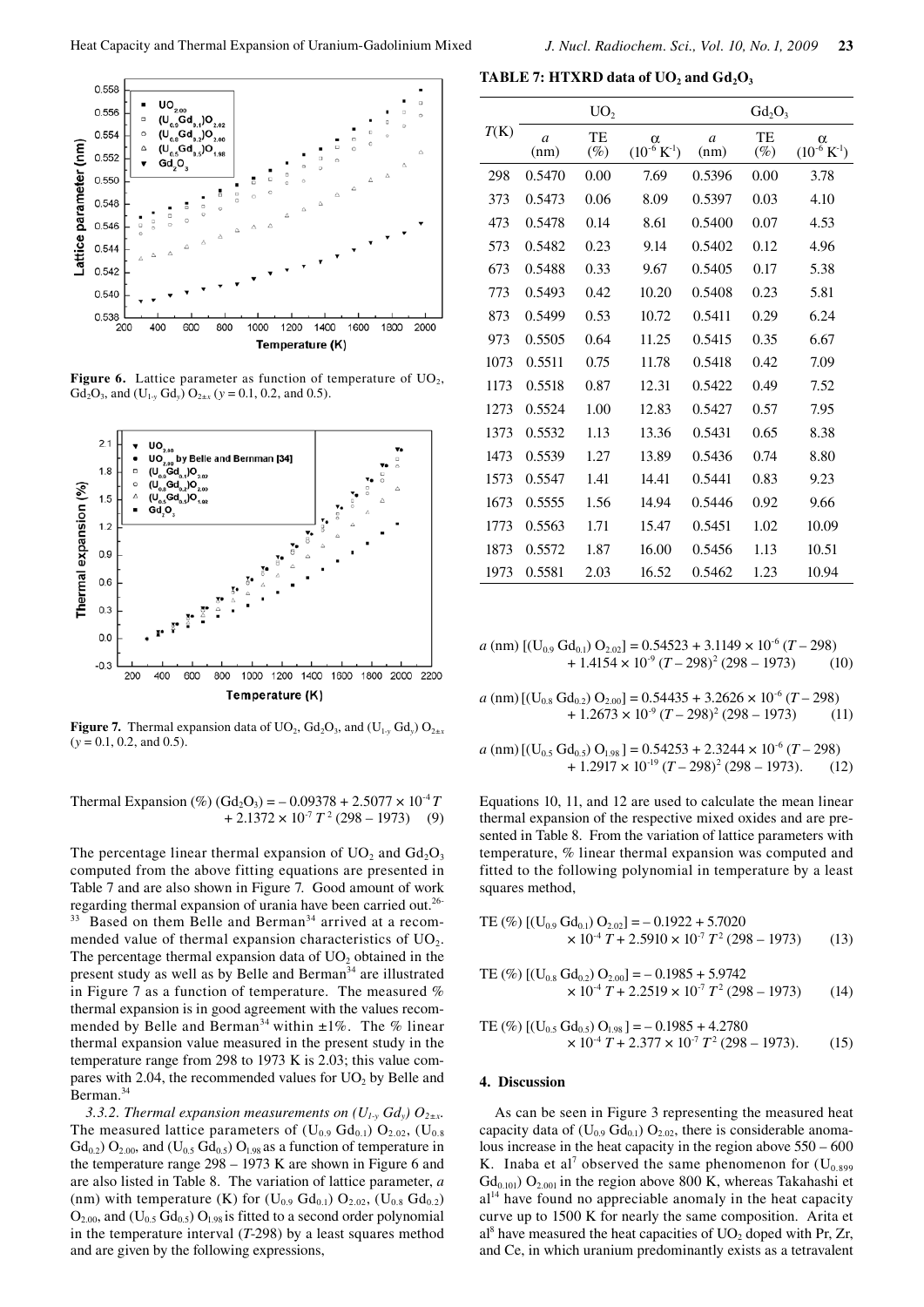| TABLE 8: HTXRD data of urania- gadolinia solid solution |  |  |  |
|---------------------------------------------------------|--|--|--|
|---------------------------------------------------------|--|--|--|

| T(K) | $(U_{0.9} Gd_{0.1}) O_{2.02}$ |            |                                              | $(U_{0.8} Gd_{0.2}) O_{2.00}$ |           |                                              | $(U_{0.5} Gd_{0.5}) O_{1.98}$ |           |                                              |
|------|-------------------------------|------------|----------------------------------------------|-------------------------------|-----------|----------------------------------------------|-------------------------------|-----------|----------------------------------------------|
|      | $a$ (nm)                      | TE $(\% )$ | $\alpha$ (10 <sup>-6</sup> K <sup>-1</sup> ) | $a$ (nm)                      | TE $(\%)$ | $\alpha$ (10 <sup>-6</sup> K <sup>-1</sup> ) | $a$ (nm)                      | TE $(\%)$ | $\alpha$ (10 <sup>-6</sup> K <sup>-1</sup> ) |
| 298  | 0.5463                        | 0.00       | 7.25                                         | 0.5454                        | 0.00      | 7.32                                         | 0.5433                        | 0.00      | 5.70                                         |
| 373  | 0.5466                        | 0.06       | 7.63                                         | 0.5457                        | 0.06      | 7.60                                         | 0.5436                        | 0.04      | 6.05                                         |
| 473  | 0.5470                        | 0.14       | 8.15                                         | 0.5462                        | 0.13      | 8.08                                         | 0.5439                        | 0.11      | 6.53                                         |
| 573  | 0.5475                        | 0.22       | 8.67                                         | 0.5466                        | 0.22      | 8.55                                         | 0.5443                        | 0.17      | 7.00                                         |
| 673  | 0.5480                        | 0.31       | 9.19                                         | 0.5471                        | 0.31      | 9.03                                         | 0.5447                        | 0.25      | 7.48                                         |
| 773  | 0.5485                        | 0.40       | 9.71                                         | 0.5476                        | 0.40      | 9.51                                         | 0.5451                        | 0.32      | 7.95                                         |
| 873  | 0.5490                        | 0.50       | 10.23                                        | 0.5481                        | 0.49      | 9.99                                         | 0.5455                        | 0.41      | 8.43                                         |
| 973  | 0.5496                        | 0.61       | 10.74                                        | 0.5487                        | 0.60      | 10.46                                        | 0.5460                        | 0.49      | 8.91                                         |
| 1073 | 0.5502                        | 0.72       | 11.26                                        | 0.5493                        | 0.70      | 10.94                                        | 0.5465                        | 0.58      | 9.38                                         |
| 1173 | 0.5508                        | 0.83       | 11.78                                        | 0.5499                        | 0.81      | 11.42                                        | 0.5470                        | 0.68      | 9.86                                         |
| 1273 | 0.5515                        | 0.95       | 12.30                                        | 0.5505                        | 0.93      | 11.90                                        | 0.5476                        | 0.78      | 10.33                                        |
| 1373 | 0.5522                        | 1.08       | 12.82                                        | 0.5511                        | 1.05      | 12.38                                        | 0.5482                        | 0.89      | 10.81                                        |
| 1473 | 0.5529                        | 1.21       | 13.34                                        | 0.5518                        | 1.17      | 12.85                                        | 0.5488                        | 1.00      | 11.28                                        |
| 1573 | 0.5536                        | 1.35       | 13.85                                        | 0.5525                        | 1.30      | 13.33                                        | 0.5494                        | 1.11      | 11.76                                        |
| 1673 | 0.5544                        | 1.49       | 14.37                                        | 0.5532                        | 1.43      | 13.81                                        | 0.5500                        | 1.23      | 12.23                                        |
| 1773 | 0.5552                        | 1.63       | 14.89                                        | 0.5540                        | 1.57      | 14.29                                        | 0.5507                        | 1.36      | 12.71                                        |
| 1873 | 0.5560                        | 1.78       | 15.41                                        | 0.5548                        | 1.71      | 14.76                                        | 0.5514                        | 1.49      | 13.19                                        |
| 1973 | 0.5563                        | 1.94       | 15.93                                        | 0.5556                        | 1.86      | 15.24                                        | 0.5521                        | 1.62      | 13.66                                        |

state. They did not observe anomalous increase in the heat capacity up to 1410 K. Also, in our previous work<sup>21</sup> on the measurement of heat capacity of  $(U_{1}$ <sup> $\sim$ </sup> Ce<sup>*v*</sup> $)$  O<sub>2</sub>, no such anomalous increase in the heat capacity was observed. Inaba et al<sup>7</sup> and Matsui et al $^{9,10}$  measured heat capacity of  $UO<sub>2</sub>$  doped with trivalent cations such as Gd, La, and Eu and observed that the onset temperature of the the heat capacity anomal decreases with increase in the dopant concentration. Matsui et  $al<sup>10,11</sup>$  also measured the electrical conductivity of these mixed oxide materials and observed, however, that the temperatures at which the slope of the conductivity curve changes is independent of the dopant and is close to the undoped  $UO<sub>2</sub>$ . Also, the temperature at which the slope changes in the electrical conductivity curve did not coincide with the onset temperature of the heat capacity anomaly. Therefore, Matsui et al ruled out the formation of electron-hole pair being the cause for the heat capacity anomaly. Instead, he attributed it to the formation of Frenkel-pair like defects of oxygen. The present observed heat capacity anomaly might also be due to predominant contribution of formation of Frenkel pairs of oxygen. This is because the formation of large number of Frenkel-pair defects of oxygen is enabled when  $UO<sub>2</sub>$  is doped with aliovalent cations (M<sup>3+</sup> in this case).<sup>7-11</sup> Arita et al<sup>8</sup> suggested that doping of trivalent cations to UO<sub>2</sub> produces greater complexity of oxygen arrangements, which in turn induces the formation of oxygen defects resulting in the heat capacity anomaly. The lower onset temperature of the heat capacity anomaly in the present measurement for  $(U_{0.9} Gd_{0.1}) O_{2.02}$  compared to that of Inaba et al<sup>7</sup> for nearly the same composition  $((U_{0.899} \text{ Gd}_{0.101}) O_{2.001}$  may be due to the larger non-stoichiometry of the present sample compared to that of Inaba et al.<sup>7</sup> The baseline heat capacity of  $(U_{0.9} Gd_{0.1})$  $O<sub>2.02</sub>$  was obtained from a least squares fitting for the data in the low temperature region (298 to 500 K) and extrapolated up to 800 K. The difference between the baseline heat capacity and that of the measured data  $(\Delta C_p)$  is plotted against temperature for all the solid solution in Figure 8. As can be seen in Figure 8, the onset of the heat capacity anomaly starts in the region of  $550 - 600$  K for  $(U_{0.9} \text{Gd}_{0.1}) O_{2.02}$ .



**Figure 8.** Difference between the baseline and measured heat capacity data ( $\Delta C_p$ ) vs *T* of (*y* = 0.1, 0.2, 0.5, and 0.8).

Heat capacity data of  $(U_{1-y} Gd_y) O_{2+x}$  ( $y \ge 0.2$ ) available in the literature are very less. The only measured heat capacity data are from Amaya et al<sup>12,13</sup> on (U<sub>0.792</sub> Gd<sub>0.208</sub>) O<sub>2</sub> and (U<sub>0.729</sub>)  $Gd_{0.271}$ )  $O_2$ . The present data is the first of the kind on the heat capacity of  $(U_{1-y} Gd_y) O_{2+x}$  ( $y \ge 0.271$ ). As can be seen in Figures 4 and 5 representing the measured heat capacity data of  $(U_{0.8} Gd_{0.2}) O_{2.00}$  and  $(U_{0.5} Gd_{0.5}) O_{1.98}$  respectively there is considerable anomalous increase in the heat capacity values in the region between 500 – 550 K. The heat capacity of  $(U_{0.792})$  $Gd_{0.208}$ )  $O_2$  measured by Amaya et al is also shown in Figure 4 for comparison. As can be seen in Figure 4, unlike the present measurement on heat capacity of  $(U_{0.8} \text{ Gd}_{0.2}) O_{2.00}$ , Amaya et al did not observe any anomalous thermal effects for nearly the same composition ( $U_{0.792}$  Gd<sub>0.208</sub>) O<sub>2</sub>. As observed by Inaba et  $al<sup>7</sup>$  and Matsui et  $al<sup>9,10</sup>$  there is decrease in the onset temperature of the heat capacity anomaly with the increase in dopant concentration. This observation is also shown in Figure 8.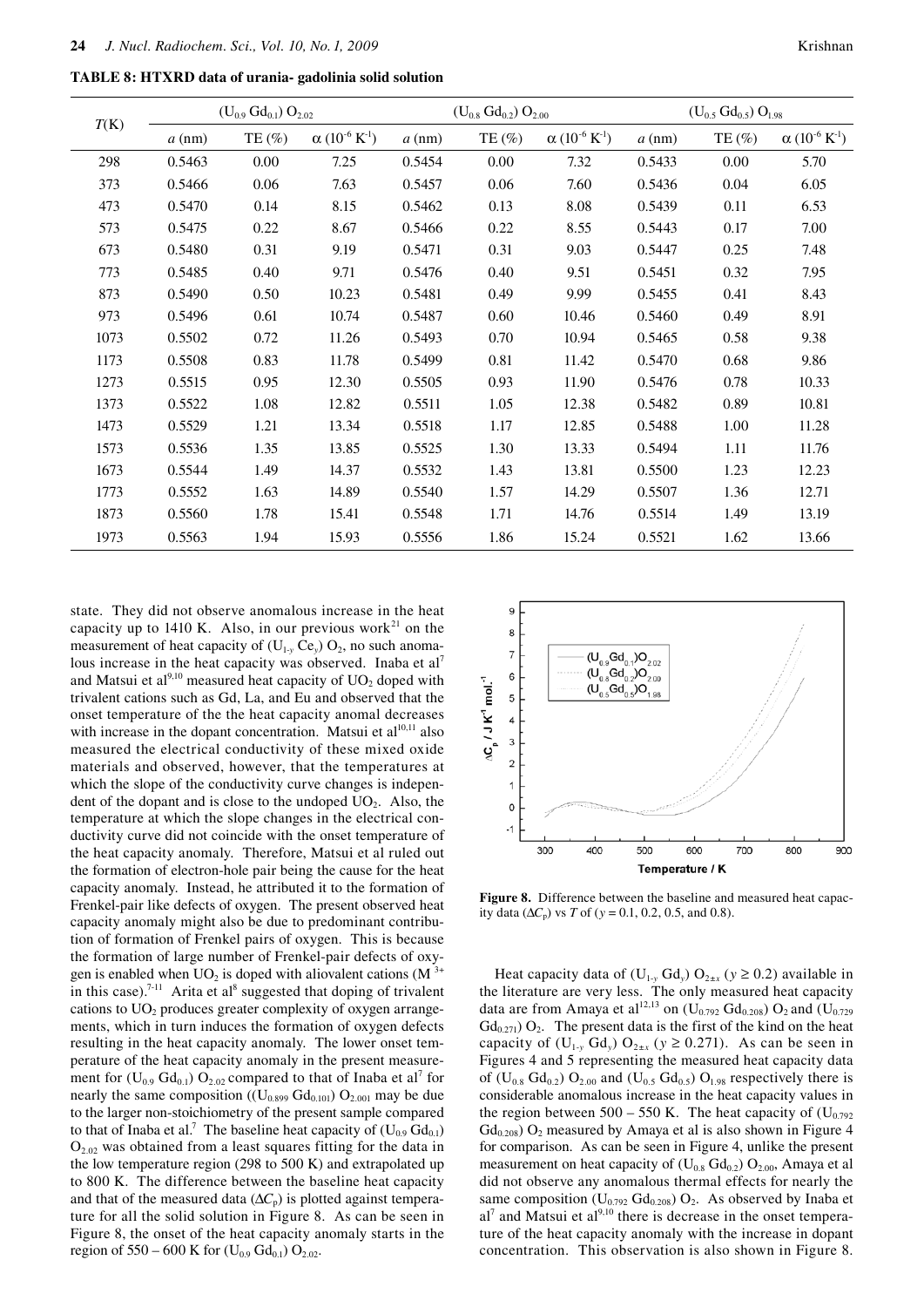Heat Capacity and Thermal Expansion of Uranium-Gadolinium Mixed *J. Nucl. Radiochem. Sci., Vol. 10, No. 1, 2009* **25**

However, the magnitude of the decrease in the onset temperature of the heat capacity anomaly as a function of dopant concentration is not as steep as that observed by Inaba et al. Also, in the present measurement it is observed that there is no decrease in the onset temperature of the heat capacity anomal for  $(U_{1-y} Gd_y) O_{2+x}$  when *y* is increased from 0.2 to 0.5.

If  $E_d$  is the energy needed to form a defect, the number of defects  $n_d$  at any temperature *T* will be given by a Boltzmann factor

$$
n_{\rm d} = n_0 \exp\left(-E_{\rm d}/kT\right) \tag{16}
$$

and the specific heat of formation of such defects will be

$$
\Delta C_{\rm v} = d/dT (n_{\rm d}E_{\rm d}) = n_0 E_{\rm d}^2 / kT^2 \exp\left(-E_{\rm d}/kT\right) \tag{17}
$$

Thus, a plot of ln( $T^2\Delta C_v$ ) against 1/*T* is a straight line with a slope of -  $E_d$ /k. Similarly, a plot of ln( $T^2\Delta C_p$ ) against 1/*T* is a straight line with a slope of  $-\Delta H_d$  /k, where  $\Delta H_d$  is the enthalpy of formation of the defect. The plot of  $\ln(T^2 \Delta C_p)$  against  $1/T$ for  $(U_{0.9} Gd_{0.1}) O_{2.02}$ ,  $(U_{0.8} Gd_{0.2}) O_{2.00}$ , and  $(U_{0.5} Gd_{0.5}) O_{1.98}$  in the temperature range 600 – 800 K is given in Figure 9. The  $\Delta H_d$  determined from the slope of the plots for (U<sub>0.9</sub> Gd<sub>0.1</sub>) O<sub>2.02</sub>,  $(U_{0.8} Gd_{0.2}) O_{2.00}$ , and  $(U_{0.5} Gd_{0.5}) O_{1.98}$  are 78.5 kJ mol<sup>-1</sup> (0.813 eV), 54.5 kJ mol<sup>-1</sup> (0.565 eV), and 58.0 kJ mol<sup>-1</sup> (0.601 eV), respectively. The  $\Delta H_d$  determined in the present study for (U<sub>0.9</sub>)  $G_{0,1}$ )  $O_{2,02}$  is in the same range as that computed by Inaba et  $al^7$  (71.2 kJ mol<sup>-1</sup>, 0.738 eV) for the nearly same composition  $(U_{0.899} \text{Gd}_{0.1.01})O_{2.001}$ . Inaba et al<sup>7</sup> also observed decrease in the  $\Delta H_d$  with increase in Gd content for their measurement on (U<sub>1-*y*</sub> Gd<sub>y</sub>) O<sub>2±*x*</sub> upto *y* = 0.142. The  $\Delta H_d$  for *y* = 0.142 of Inaba et al<sup>7</sup> is 53.3 kJ mol<sup>-1</sup> (0.552 eV). The determined  $\Delta H_d$  from the present measurement on  $y = 0.2$  and 0.5 are 0.565 eV and 0.601 eV. Therefore, the present observation suggests that the decrease in the ∆*H*<sub>d</sub> with Gd content reaches plateau for Gd content greater than 15%. The slight increase in the  $\Delta H_d$  values for *y* = 0.5 may be due to the extrapolation and fitting errors.

The heat capacity of  $(U_{1-y} G d_y) O_{2+x}$  decreases with increase in *y* from 0.1 to 0.2. Amaya et al<sup>13</sup> attributed the phenomenon due to the decrease in the contribution of  $U^{4+}$  to excess heat capacity.13 However, we consider that, with the increase in the concentration of trivalent dopant Gd, wherein heavier uranium atoms is replaced by lighter Gd atoms in  $UO<sub>2</sub>$  lattice as well as,  $U^{4+}$  is getting oxidized to higher oxidation states such as  $U^{5+}$  or  $U^{6+}$  to maintain electrical neutrality. Therefore, the phonon frequencies of  $(U_{1,y} Gd_y) O_{2+x}$  are expected to be higher than that of  $UO<sub>2</sub>$  leading to lower heat capacity. But, the present heat capacity value of  $(U_{1-y} Gd_y) O_{2+x}$  with  $y = 0.5$  is higher than that of  $y = 0.2$  at temperatures below 400 K and lower than that of  $y = 0.2$  at temperatures above 400 K. Amaya et al<sup>13</sup> observed that the measured heat capacity data of  $(U_{1-y} G d_y) O_{2+x}$  tend to decrease with increasing *y* up to  $y = 0.208$  and increase for  $y =$ 0.271. Amaya et  $al<sup>13</sup>$  suggested that the excitation conditions of the electrons might change with samples containing  $y > 0.2$ compared to that of the samples having lower Gd concentrations because of the low concentration of  $U^{4+}$  ions (<50%). However, in the present measurement the heat capacity values of ( $U_{1-y}$  Gd<sub>*y*</sub>) O<sub>2±*x*</sub> with *y* = 0.5 are lower than that of *y* = 0.2 at temperatures above 400 K. This may be explained by the reason that the influence of oxidation of  $U^{4+}$  ions on the decrease in heat capacity overwhelms that of change in excitation conditions of the electrons suggested by Amaya et  $al<sup>13</sup>$  at temperatures above 400 K.

As can be seen in Figure 10, the room temperature lattice parameter (*a*) of ( $U_{1-y}$  Gd<sub>y</sub>)  $O_{2+x}$  decrease with increase in dopant concentration. The ionic radius of  $U^{4+}$  with eightfold coordination is 0.1001 nm and that of  $Gd^{3+}$  is 0.1053 nm.<sup>35</sup> Though the smaller  $U^{4+}$  is substituted with larger  $Gd^{3+}$  ion there is decrease in the room temperature lattice constant with increase



**Figure 9.** plot of ln( $T^2\Delta C_p$ ) vs 1/*T* in the temperature range 600 – 800 K.



**Figure 10.** Variation of room temperature lattice constant as a function of Gd concentration.

in Gd content in the solid solution. This is because when  $U^{4+}$  is substituted with  $Gd^{3+}$  in the UO<sub>2</sub> lattice some of the U<sup>4+</sup> is oxidized to either  $U^{5+}$  or  $U^{6+}$  in order to maintain electrical neutrality. The ionic radius of  $U^{5+}$  with eight fold co-ordination is 0.088 nm<sup>36</sup> and that of  $U^{6+}$  is 0.086 nm.<sup>35</sup> Therefore, the increase in lattice constant expected by doping of cation with larger ionic radius is overwhelmed by decrease in the average ionic radius of uranium ions due to oxidation, assuming a random distribution of the cations in the cation sub lattice. Therefore, a net negative change in the lattice constant on increase in dopant concentration is observed. Ohmichi et al<sup>36</sup> computed the da/dy of UO<sub>2</sub> doped with Gd based on the assumption that the U<sup>4+</sup> oxidizes entirely to U<sup>5+</sup> (da/dy =  $-0.0173$  nm for Gd) or entirely to  $U^{6+}$  (da/dy =  $-0.0042$  nm). Omichi et al<sup>36</sup> also measured room temperature lattice constant of  $UO<sub>2</sub>$  doped with Gd up to 15 at. % and observed that the measured d*a*/d*y* (- 0.0173 nm) is close to that predicted with  $U^{4+}$  oxidized entirely to  $U^{5+}$ . The da/dy in the present measurement is -0.00743 nm, which suggests that  $U^{4+}$  may be oxidized both to  $U^{5+}$  and  $U^{6+}$ , but predominantly to  $U^{6+}$  on doping Gd<sup>3+</sup>.

## **5. Summary**

 1. Four solid solution of urania-gadolinia mixed oxides were synthesized by combustion synthesis. Chemical compositions were determined by HPLC and ICP-AES. The structural characterization was done using XRD.